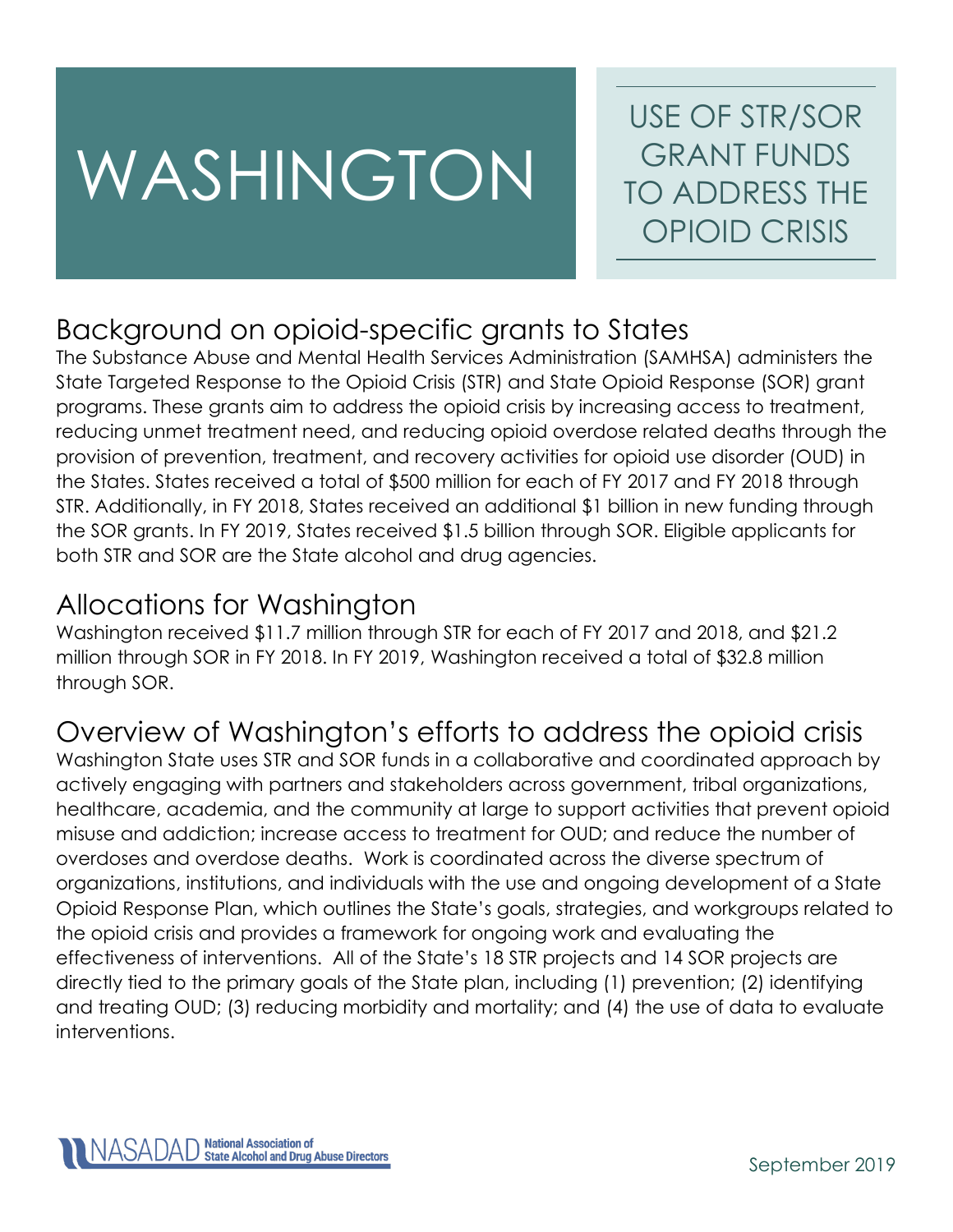## Primary prevention: stopping opioid misuse before it starts **Medication Safety**

STR supported secure home storage and safe medication return efforts around WA State, including, but not limited to: promotion of the Starts with One opioid prevention campaign; funding coalitions and community-based organizations to host Drug Take Back Events and distribute medication lock boxes to community members; and supporting State agencies with efforts to integrate prescription drug misuse and addiction prevention education with existing State services that parents and caregivers receive. SOR funds also support the Washington opioid public awareness campaign "Starts with One" (www.getthefactsrx.com) and the Tribal Treatment Campaign (www.watribalopioidsolutions.com).

#### **Provider Education**

- The STR grant provided partial funding to the University of Washington (UW) for a weekly TelePain program that provides access to a multidisciplinary panel of experts that provide didactic teaching and case consultation to primary care providers to reduce overdose related deaths by improving the knowledge and prescribing practices of primary care providers.
- The STR grant also funded education provided at two Dental Pain Care Conferences for dental prescribers on the new guidelines distributed by the WA State Department of Labor & Industries, "Dental Guideline on Prescribing Opioids for Acute Pain Management" and trainings to physicians and providers regarding the new postoperative opioid prescribing guidelines.
- STR funding provided a speaker for the WA Society of Health and Physical Educators (SHAPE) Conference with the goal of educating PE/Health teachers/coaches on their role in preventing nonmedical prescription opioid misuse among students and to discuss non-opioid alternatives to treating pain among students. SHAPE Washington supports coordinated efforts to foster healthy, active, educated youth in Washington State through professional development, advocacy, community outreach, and partnerships.
- The SOR grant funds the development of online e-learning courses that will be made available to healthcare providers to earn continuing medical education units and will include the dental and post-operative care guidelines for opioid prescribing, meeting the requirements for Washington State.
- The SOR grant funded activities at the Region 10 Opioid Summit to provide education and open dialogue with State, tribal, addiction/mental health professionals, medical providers, and community providers in an effort to reduce OUD. The Summit was held in partnership with Idaho, Alaska, and Oregon. This was held August 6-9, 2019, in Vancouver, Washington. There was a specific component that included interventions such as naloxone, harm reduction, and other topics that support the continuum of prevention, treatment, and recovery.

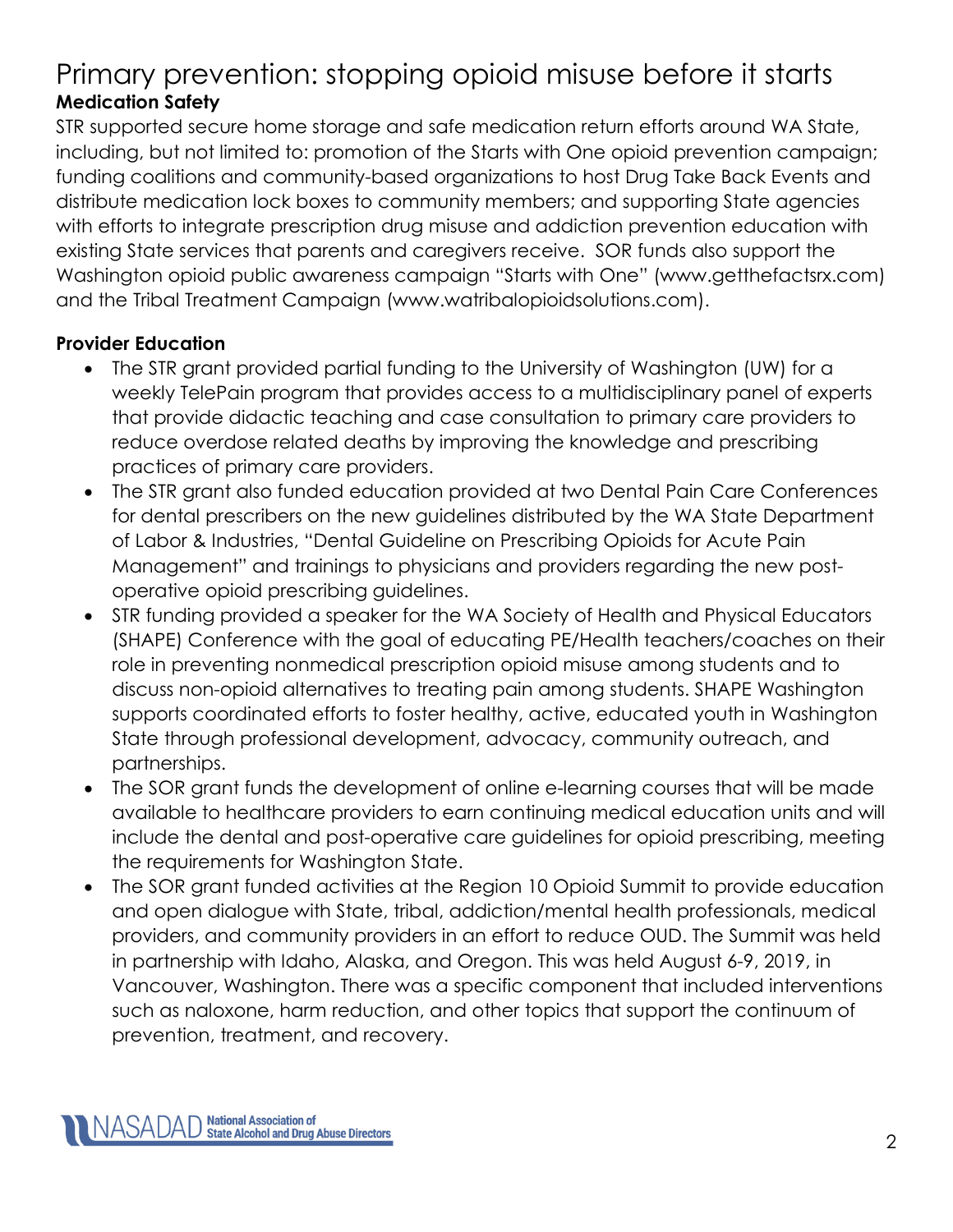#### **Work with Local Coalitions**

The STR and SOR grants support the implementation of Community Prevention and Wellness Initiative (CPWI) and community-based enhancement grants. Through these two grants, 23 CPWI coalitions were funded to conduct local strategic planning and decision-making to focus on addressing local needs by implementing evidence-based strategies and programs, as well as initiating educational events/activities to increase community awareness about prescription drug and opioid misuse/addiction. Thirteen grants were distributed to community-based organizations to implement direct prevention programs to communities to prevent opioid misuse.

The STR and SOR grants support the implementation of CPWI in high-need communities, which includes the placement of a Student Assistance Professional (SAP) position in each of the funded and identified high-need schools. The SAP:

- Provides prevention and intervention services to students and their families.
- Assists in referrals to treatment providers.
- Strengthens the transition back to school for students who have had problems of alcohol and other drug misuse.
- Provides LifeSkills Training program to middle schools to foster substance misuse prevention, intervention, and refusal skills development.

Through the STR grant, the State Health Care Authority (HCA), in partnership with Washington State University (WSU) conducted an analysis of evidence-based programs with outcomes in the most salient factors related to youth misuse of prescription drugs. This research resulted in the development of an evidence-based program list for the STR and SOR funded coalitions and community-based organizations to implement. Coalitions and communities also are involved with take-back and safe storage initiatives in their communities, including the purchasing of lock boxes and mail-back envelopes, and assisting pharmacies with securing permanent drop boxes.

### **Special Populations**

- Some STR and SOR funding is allocated towards Tribal Communities, through the support of tribal conferences, the Tribal Opioid Media campaign (www.watribalopioidsolutions.com), and opioid response grants. The tribal opioid campaign has focused on providing Washington tribes with materials and tools they can use in efforts in their local communities. The campaign materials have been designed with tribal consultation and new materials in development are responding to specific requests tribes have made regarding topics and information. HCA and the Department of Health (DOH) developed a :30 and a :60 second video on safe storage and disposal that Tribes can use in their social media assets, digital advertising, on websites and internal video displays. The videos feature tribal members from a Washington tribe.
- The 23 STR/SOR Community Prevention and Wellness Initiative (CPWI) serve high-need and rural communities in Washington State, selected as high-need based on a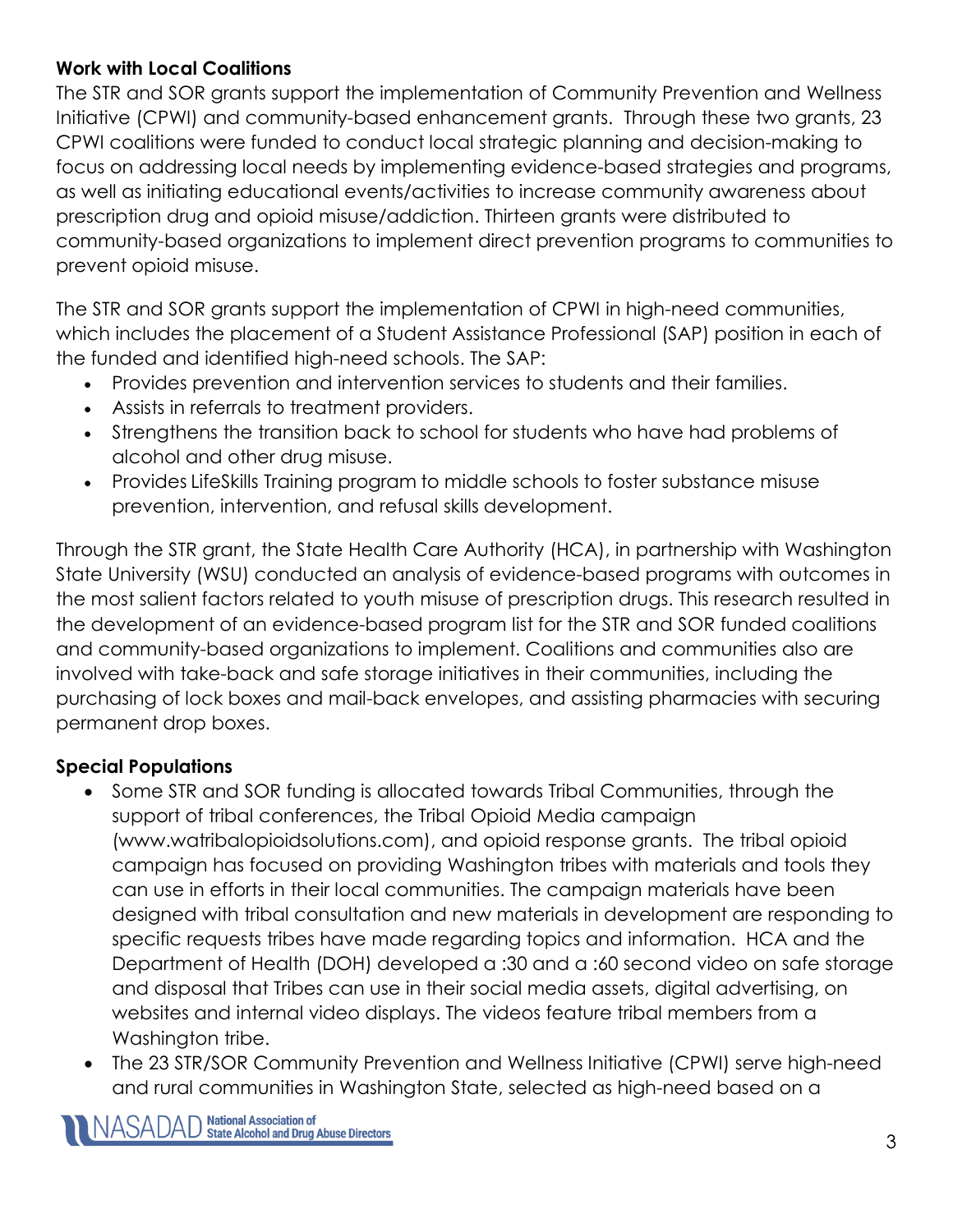demonstrated need for substance use prevention services combined with the readiness to implement strategies to address this need. These communities vary considerably in demographics, locations, and history, but in the selection process they all demonstrated a high level of need, coupled with a readiness and willingness to invest in community-driven and evidence-based strategies and solutions.

- One of the CPWI communities, Wellpinit, is located in the Spokane Indian Reservation. The Children of the Sun Prevention Coalition works collaboratively with the Spokane Indian Reservation community in a partnership to address the opioid crisis through education, awareness, support, mentoring, and inspiring a positive healthy environment.
- The STR/SOR grants support the Annual Washington State Prevention Summit and Spring Youth Forum to increase the availability of educational opportunities for youth and prevention professionals (and related fields) by providing presentations and workshops geared toward opioid misuse and addiction prevention.

# Increasing access to treatment

## **Access to MAT**

- With SOR funding, the Division of Behavioral Health and Recovery (DBHR) has contracted with 17 organizations (8 emergency departments, 5 jails, 2 syringe exchanges, 1 shelter, and 1 fire department) to create Opioid Treatment Networks (OTNs) to expand access to treatment by providing: medication-assisted treatment (MAT) to individuals with opioid use disorder (OUD); funding to build OTN infrastructure; funding for staff; funding for MAT medications; and facilitation to transition individuals to community providers. Initiation sites are the funding recipients and contract holders – distribution of funding to OTNs was prioritized based on data of highest need and location of project in order to reach the populations at most risk for overdose and death.
- DBHR contracted with the University of Washington, Alcohol and Drug Abuse Institute (ADAI) to provide technical assistance and training to support OTN development and monitoring.
- With both STR and SOR funding, DBHR contracted with providers in all 10 regions of the state to increase access to MAT services for underinsured and uninsured clients. This funding offsets deductibles and co-pays for patients seeking treatment for OUD services but are unable to meet co-pay requirements.
- DBHR is working with the Department of Health (DOH) to provide services for OTNs and OTN clients, including WA Tobacco Quitline services, such as phone counseling and nicotine replacement therapy, Tobacco Treatment Specialist (TTS) training for OTN staff and training for providers on cross-addiction, and Quitline referrals processes.
- With STR and SOR funding, DBHR expanded statewide access to MAT and reduced unmet need by developing and implementing six (6) hub and spoke models. Hubs are regional centers serving a defined geographical area that support spokes. Hubs are responsible for ensuring that at least two of the three Federal Drug Administration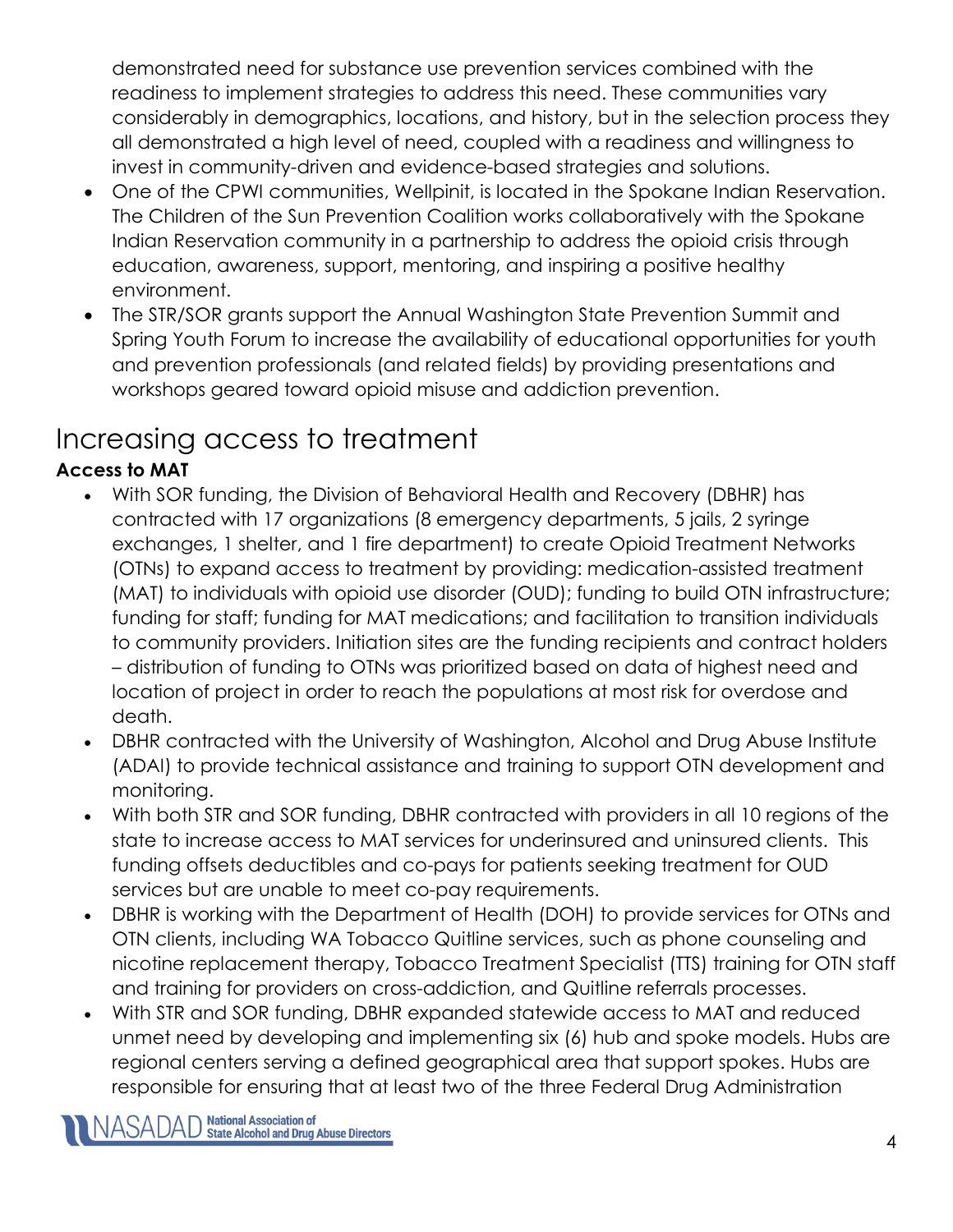(FDA)-approved medications for the treatment of OUD are available. Spokes (five per hub) are facilities that will provide substance use treatment and/or primary healthcare services, wrap around services, and referrals to patients referred to them by the hub.

## **Special Populations**

- ADAI is providing technical assistance to the Department of Children, Youth, and Families (DCYF) Juvenile Rehabilitation for the development of an OTN. Juvenile Rehabilitation will be adding care navigation to their milieu of services to ensure that service provision includes warm hand-offs to community providers.
- DBHR has awarded grants to 13 tribes and 2 Urban Indian Health Programs. These efforts are designed to meet the unmet needs of previous State opioid tribal requests and will result in the development of a Tribal Opioid Epidemic Response Workgroup. In conjunction with the State Opioid Response Plan, an associated American Indian/Alaskan Native Opioid Response Workgroup began work on improved communication and collaboration among stakeholders throughout Washington State that have a vested interest in improving access to treatment services. DBHR is partnering with the American Indian Health Commission to implement the project.
- OUD Treatment Decision Re-entry Services & Care for Opioid Offenders Released from Prison (COORP) are ongoing DBHR efforts to enhance and expand two Department of Corrections STR projects. Project 1: The Treatment Decision Model (TDM) will expand to southwest (Clark County, Cowlitz County, Lewis County, Chehalis Tribal), northwest (Monroe Correctional Violator Unit, Snohomish and Skagit County) and southeast (Benton and Franklin Counties) Washington violator facilities. Project #2: COORP will utilize Re-entry Chemical Dependency Professionals (RCDP) to perform expanded Substance Use Disorder Assessments and Treatment Decision Making (TDM) for releasing inmates who have been identified as users of opioids. Contracting will be performance based on increasing warm hand-off referrals to MAT providers (+25% successful transition to Community OBOT provider) and retention.
- DBHR contracted with the Department of Corrections to provide linkage for incarcerated individuals who have violated conditions of parole and have been remanded to jail by providing screening for OUD as part of the re-entry process. The individual is provided a warm hand-off to community MAT providers or, where available, induction onto MAT.
- DBHR, along with the Alcohol and Drug Abuse Institute (ADAI), developed a lowbarrier buprenorphine model to induce and stabilize highly vulnerable people with OUD on buprenorphine at the Seattle Indian Health Board. Individuals will be provided buprenorphine quickly, typically within 1-48 hours, then will receive flexible dosing/prescribing so that they are able to stabilize over 30-60 days. They will be provided with ongoing support from a nurse care manager and transitioned to maintenance at a community-based health clinic.
- DBHR has been working collaboratively with tribal communities to add treatment training tracks to currently established tribal conferences and provide funding for tribal participants to attend the conferences. Funding will also be used to create and<br>NASADAD State Alcohol and Drug Abuse Directors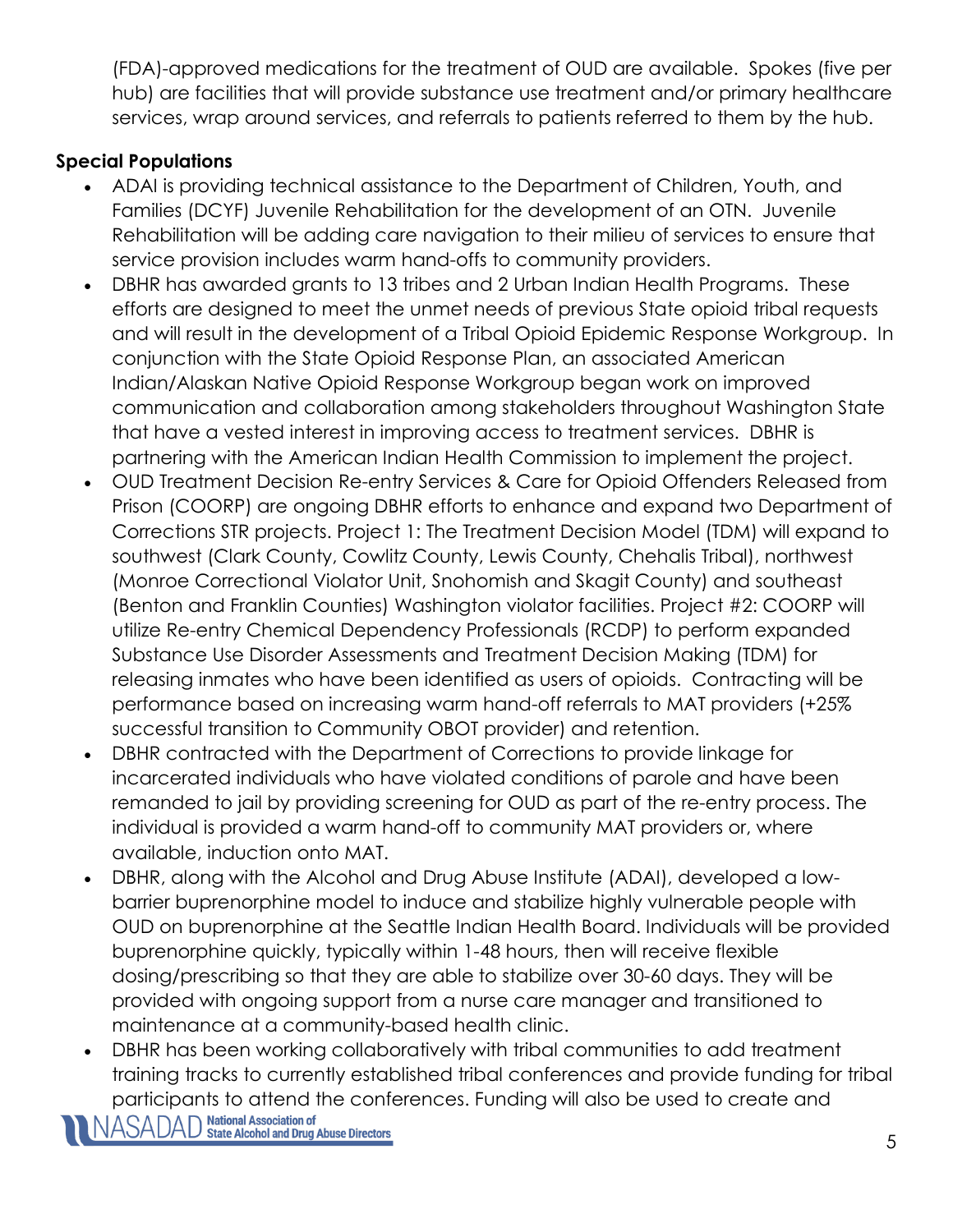distribute media campaigns for tribes to build awareness related to trauma-informed MAT/OUD treatment options.

• DBHR has Hubs that are focused on individuals with concurrent OUD and Hepatitis C by providing wraparound MAT and Hepatitis C coordinated care. One Hub is focused on providing coordinated care with high risk pregnant MAT patients to work with health care providers, partners and to ensure positive birth outcomes.

# Overdose reversal efforts: saving lives

The STR Grant provided naloxone to vulnerable and underserved populations in partnership with the Alcohol and Drug Abuse Institute (ADAI) by providing naloxone to places at both high relative risk (in terms of the local opioid overdose mortality rate) and high absolute risk (in terms of the total number of fatal overdoses and estimated population using heroin). This included distribution of naloxone through syringe exchanges. In addition, STR funding was also provided to the Washington State Department of Corrections (DOC) to distribute naloxone to individuals upon release from incarceration.

## Supporting recovery

## **STR activities include:**

• PathFinder Peer Project that builds on the already established DBHR Projects for Assistance in Transition from Homelessness (PATH) program, provides peer recovery support in two environments: emergency rooms and homeless encampments. The project links individuals to needed MAT services and assists in navigating systems and addressing barriers to independence and recovery. There are 14 teams of Peer PathFinders across Washington State providing these services.

## **SOR activities include:**

- **OUD and MAT Training to Community Recovery Support Services -** Technical assistance/training will be provided to staff at: Catholic Community Services in Burlington, Everett Recovery Café, Seattle Recovery Café, Seattle Area Support Groups, Tacoma Recovery Café, Comprehensive Healthcare in Walla Walla, Okanogan Behavioral Healthcare, Spokane Recovery Café and Vancouver Recovery Café.
- **Client-directed Recovery Support Services -** Contracted direct recovery support services to Catholic Community Services in Burlington, Everett Recovery Café, Seattle Recovery Café, Seattle Area Support Groups, Tacoma Recovery Café, Comprehensive Healthcare in Walla Walla, Okanogan Behavioral Healthcare, Spokane Recovery Café and Vancouver Recovery Café.
- **Peer Recovery Support -** Contracted peer recovery staff for: Catholic Community Services in Burlington, Everett Recovery Café, Seattle Recovery Café, Seattle Area Support Groups, Tacoma Recovery Café, Comprehensive Healthcare in Walla Walla, Okanogan Behavioral Healthcare, Spokane Recovery Café and Vancouver Recovery Café.